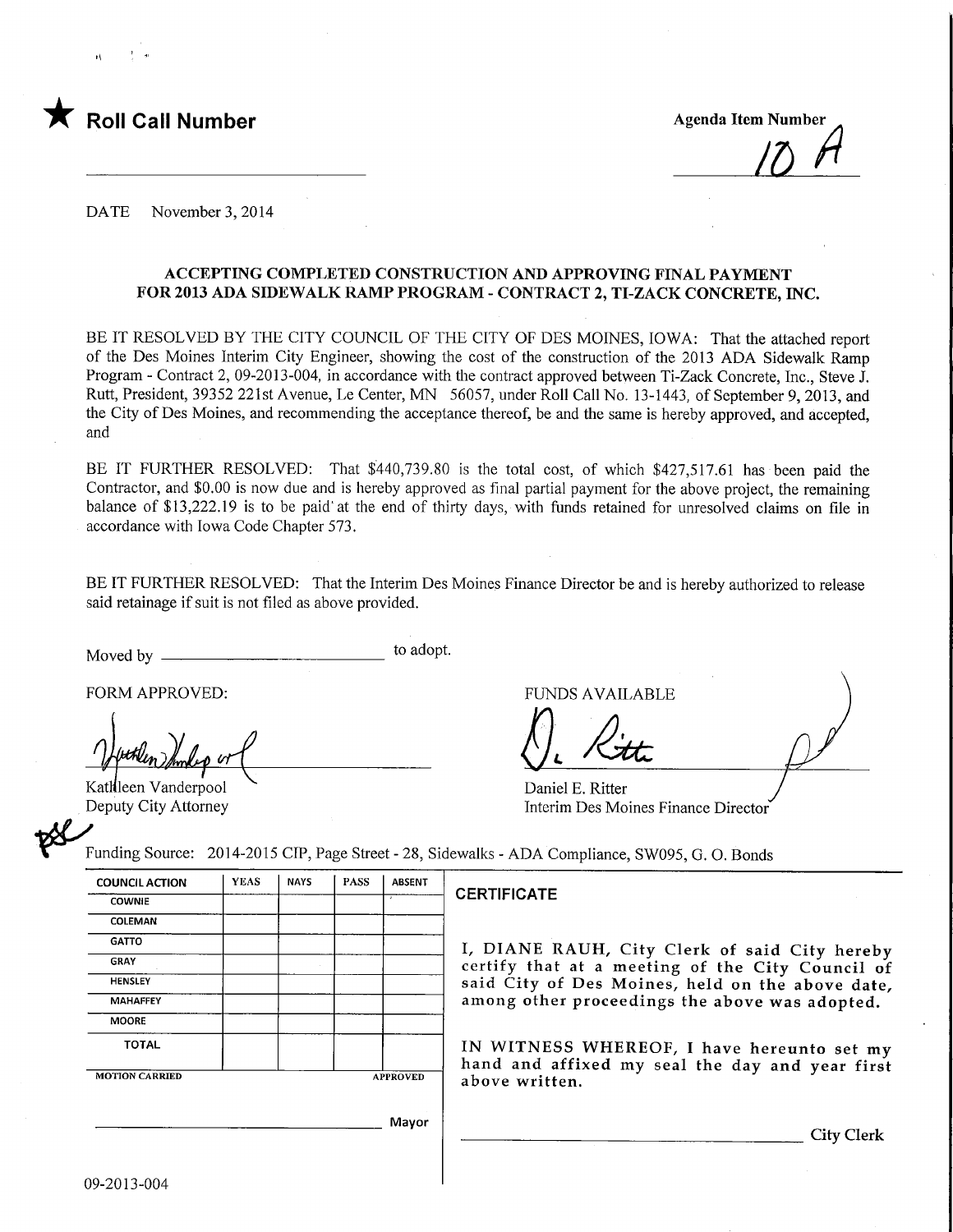$\mathbf{p}^{\prime}$ 

 $\mathbf{A}$ 



# PROJECT SUMMARY

## 2013 ADA Sidewalk Ramp Program - Contract 2

## Activity ID 09-2013-004

On September 9, 2013, under Roll Call No. 13-1443, the Council awarded the contract for the above improvements to Ti-Zack Concrete, Inc., in the amount of \$417,190.00. Tabulated below is a history of project change orders.

| Change<br>Order No. | <b>Initiated By</b> | <b>Description</b>                                         | Amount       |
|---------------------|---------------------|------------------------------------------------------------|--------------|
|                     | Engineering         | 9/15/2014<br>Adjusts final quantities to as-built amounts. | \$23,549.80  |
|                     |                     | <b>Original Contract Amount</b>                            | \$417,190.00 |
|                     |                     | <b>Total Change Orders</b>                                 | \$23,549.80  |
|                     |                     | <b>Percent of Change Orders to Original Contract</b>       | 5.64%        |
|                     |                     | <b>Total Contract Amount</b>                               | \$440,739.80 |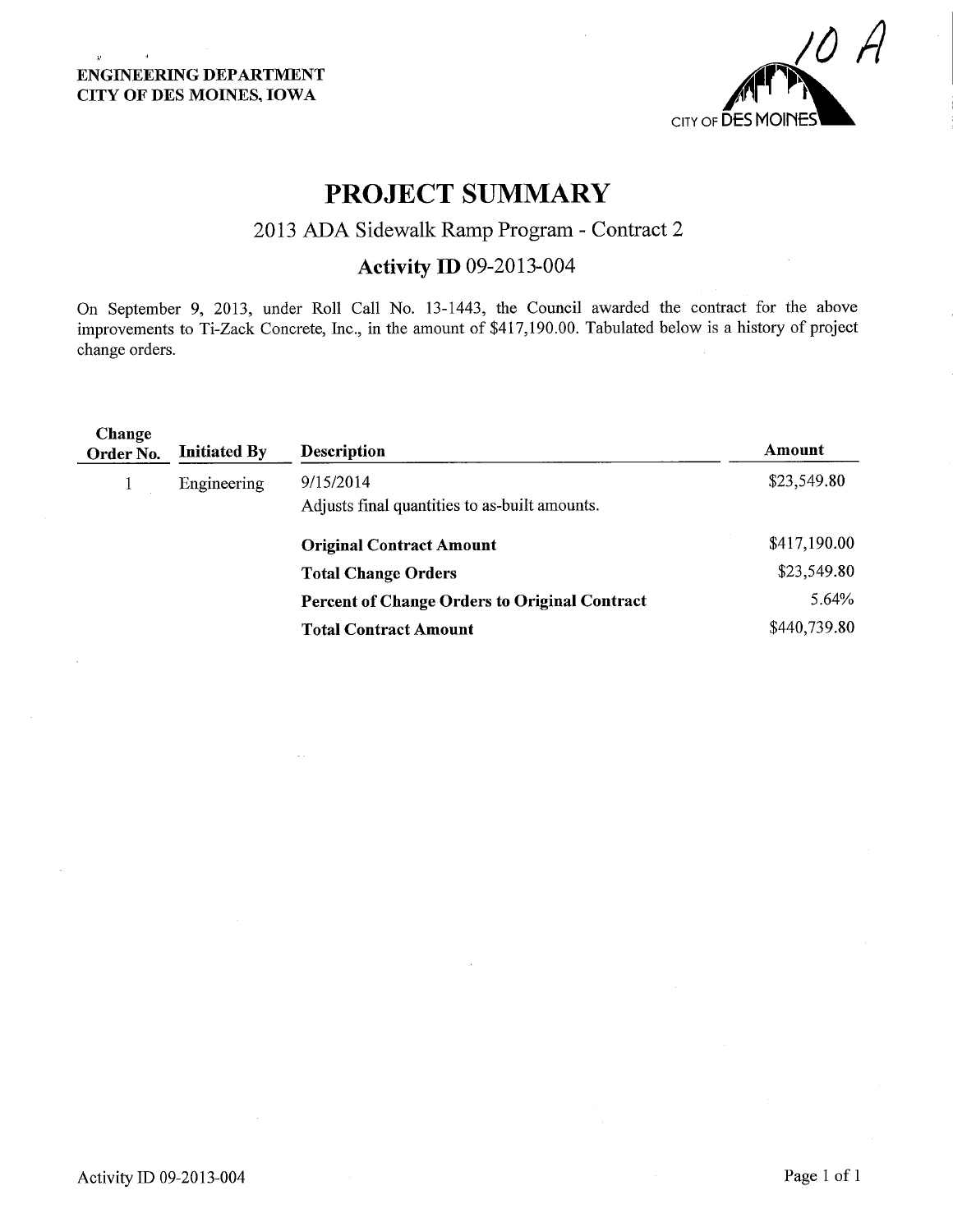10 A



November 3, 2014

#### AGENDA HEADING:

Accepting completed construction and approving final payment for the 2013 ADA Sidewalk Ramp Program - Contract 2, Ti-Zack Concrete, Inc.

#### SYNOPSIS:

Approve the Engineer's Certification of Completion, accept construction of said improvement, and authorize final payment to the contractor.

#### FISCAL IMPACT:

Amount: \$440,739.80 As-Built Contract Cost

Funding Source: 2014-2015 CIP, Page Street - 28, Sidewalks - ADA Compliance, SW095, G. 0. Bonds

#### CERTIFICATION OF COMPLETION:

On September 9, 2013, under Roll Call No. 13-1443, the City Council awarded a contract to Ti-Zack Concrete, Inc., Steve J. Rutt, President, 39352 221st Avenue, Le Center, MN 56057 for the constmction of the following improvement:

2013 ADA Sidewalk Ramp Program - Contract 2, 09-2013-004

The improvement includes construction of sidewalk ramps with Portland cement concrete sidewalk four (4) inches, six (6) inches or eight (8) inches thick, together with all necessary appurtenances; in accordance with the contract documents, at various locations determined by the "Americans with Disabilities Act, City of Des Moines, Iowa, Transition Plan" throughout the City of Des Moines, Iowa

I hereby certify that the construction of said 2013 ADA Sidewalk Ramp Program - Contract 2, Activity ID 09-2013-004, has been completed in substantial compliance with the terms of said contract, and I hereby recommend that the work be accepted. The work commenced on May 1, 2014, and was completed on October 28, 2014.

I further certify that \$440,739.80 is the total cost of said improvement, of which \$427,517.61 has been paid the Contractor and \$0.00 is now due and is hereby approved as final partial payment for the above project, the remaining balance of \$13,222.19 is to be paid at the end of thirty days, with funds retained for unresolved claims on file in accordance with Iowa Code Chapter 573. The amount of completed work is shown on the attached Estimate of Construction Completed.

Umela XCooksey Ro

Pamela S. Cooksey, P.E. Des Moines Interim City Engineer